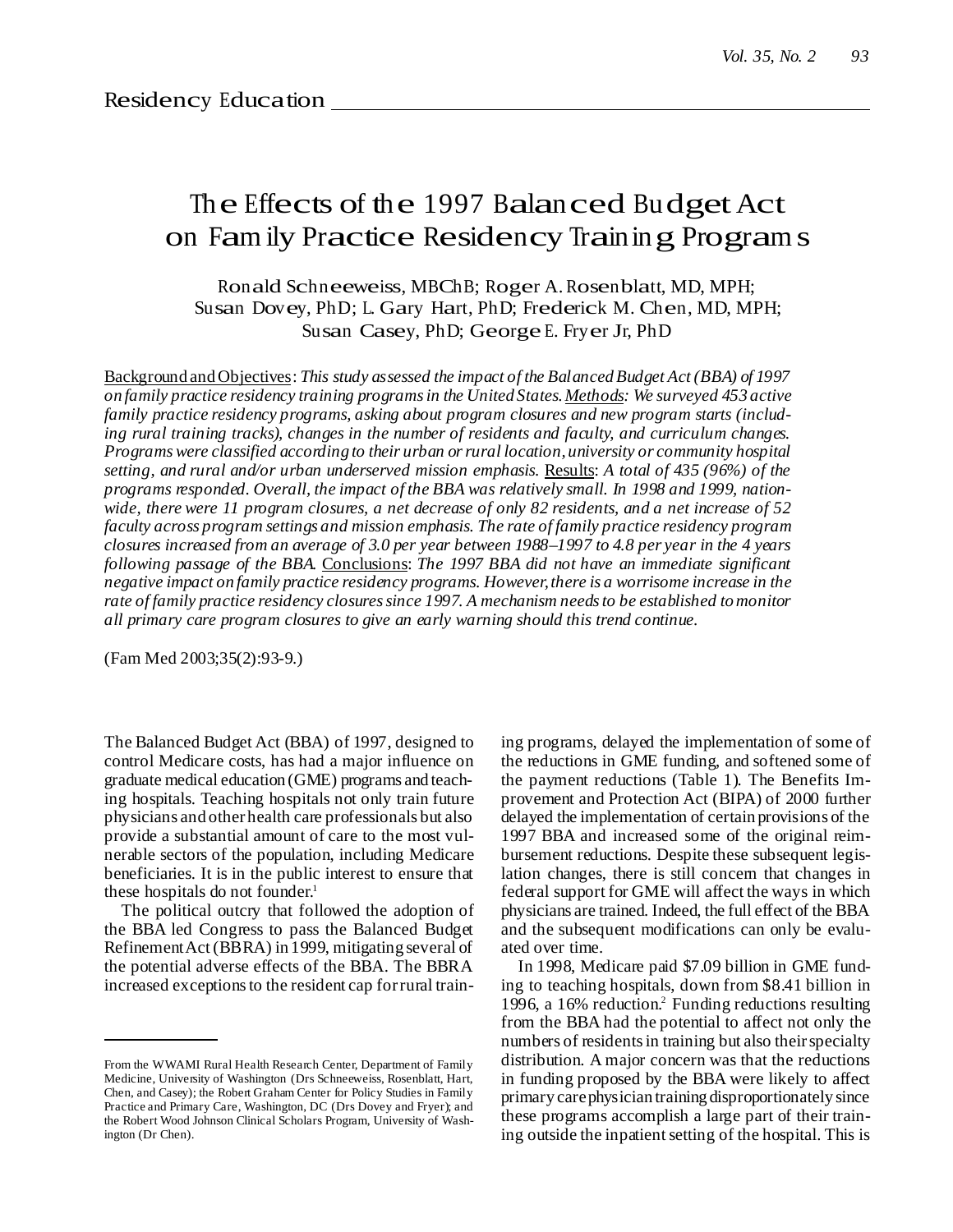#### Table 1

# Key Provisions of the Balanced Budget Act (BBA) of 1997 and the Balanced Budget Refinement Act (BBRA) of 1999Affecting Graduate Medical Education Funding

The BBA of 1997 made substantialchanges to nearly all aspects of the Medicare programto contain spending.The BBRA of 1999makes some revisions and delays to the BBA.

| Examples:                                                                                                                                                                                                                                                                  |                                                                                                                                                      |
|----------------------------------------------------------------------------------------------------------------------------------------------------------------------------------------------------------------------------------------------------------------------------|------------------------------------------------------------------------------------------------------------------------------------------------------|
| Balanced Budget Act of 1997<br>• GME training payment reform (eg, cap on number of residents,<br>reduction in IME payment increases)                                                                                                                                       | Balanced Budget Refinement Act of 1999<br>Specifies exceptions to cap, delays IME reductions with phased-in<br>implementation, and makes DME changes |
| • Reductions in payment via new prospective hospital outpatient<br>payment system                                                                                                                                                                                          | Restores 5.7% of BBA cuts, creates 3-year transition period to cushion<br>PPS losses, and creates outlier protection for drugs/devices               |
| • Reductions in payment for home health services per prospective<br>payment system and other changes                                                                                                                                                                       | Delays implementation of 15% payment reduction for 1 year and increases<br><b>BBA</b> beneficiary limits                                             |
| • Phase out of cost reimbursement requirement for FOHCs and RHCs                                                                                                                                                                                                           | Delays implementation until 2003                                                                                                                     |
| • Decrease in annual increase in hospital inpatient payment and<br>reduction of DSH payments                                                                                                                                                                               | Delays implementations through phases and adjustments                                                                                                |
| • Reductions in payment for skilled nursing care via new prospective<br>payment system                                                                                                                                                                                     | Provides temporary increases in payments for 15 RUGs and makes other<br>adjustments                                                                  |
| • Creation of Rural Hospitals Flexibility Program (ie, Critical<br>Access Hospitals)                                                                                                                                                                                       | Broadens program inclusion criteria for cost-based reimbursement status                                                                              |
| • Medicare + Choice Risk Contract payment                                                                                                                                                                                                                                  | Adds provisions to make managed careprograms some what more attractive                                                                               |
| DME—direct medical education reimbursement<br>DSH-disproportionate share hospital<br>FQHC-federally qualified health center<br>GME-graduate medical education<br>IME—indirect medical education reimbursement<br>PPS—prospective payment system<br>RHC—rural health center |                                                                                                                                                      |

RUG—resource utilization group

important since several authorities are on record indicating an ongoing need for primary care physicians and especially rural physicians. 3-6

Family practice residency programs have always depended on federal support, both through Medicare GME funds and Title VII grants for postgraduate training. Eighty percent (378/472) of all family practice residency programs are located in community hospitals, and of these, 55% (209/378) are sole residencies in those hospitals. Community hospitals were especially affected by the cap on full-time equivalent (FTE) resident positions and their inability to shift FTEs from one programto another under their designated institutional cap. Larger teaching hospitals and academic medical centers with multiple residency programs were expected to have more flexibility in absorbing the potential funding cuts, although negative effects were expected for them too. It was feared that, faced with significant budget shortfalls, community hospitals would reduce or eliminate programs that did not contribute directly to their bottom line. This is more than a parochial concern given that the majority of family practice residents are trained in community hospital settings, and family physicians are significantly more likely than general internists or pediatriciansto locate in rural underserved areas (21% versus 8% versus 7%). 7

In late 1998, the University of Washington Rural Health Research Center (RHRC) was funded by the Federal Office of Rural Health Policy to undertake a study of family practice resident training in rural settings. Because the survey had not yet beenmailedwhen the BBA was enacted, we were able to add questions relating to the BBA's effect. This study's purpose was to replace anecdotal information about the effect of these measures with systematic research evidence and to create a baseline against which future changes can be measured.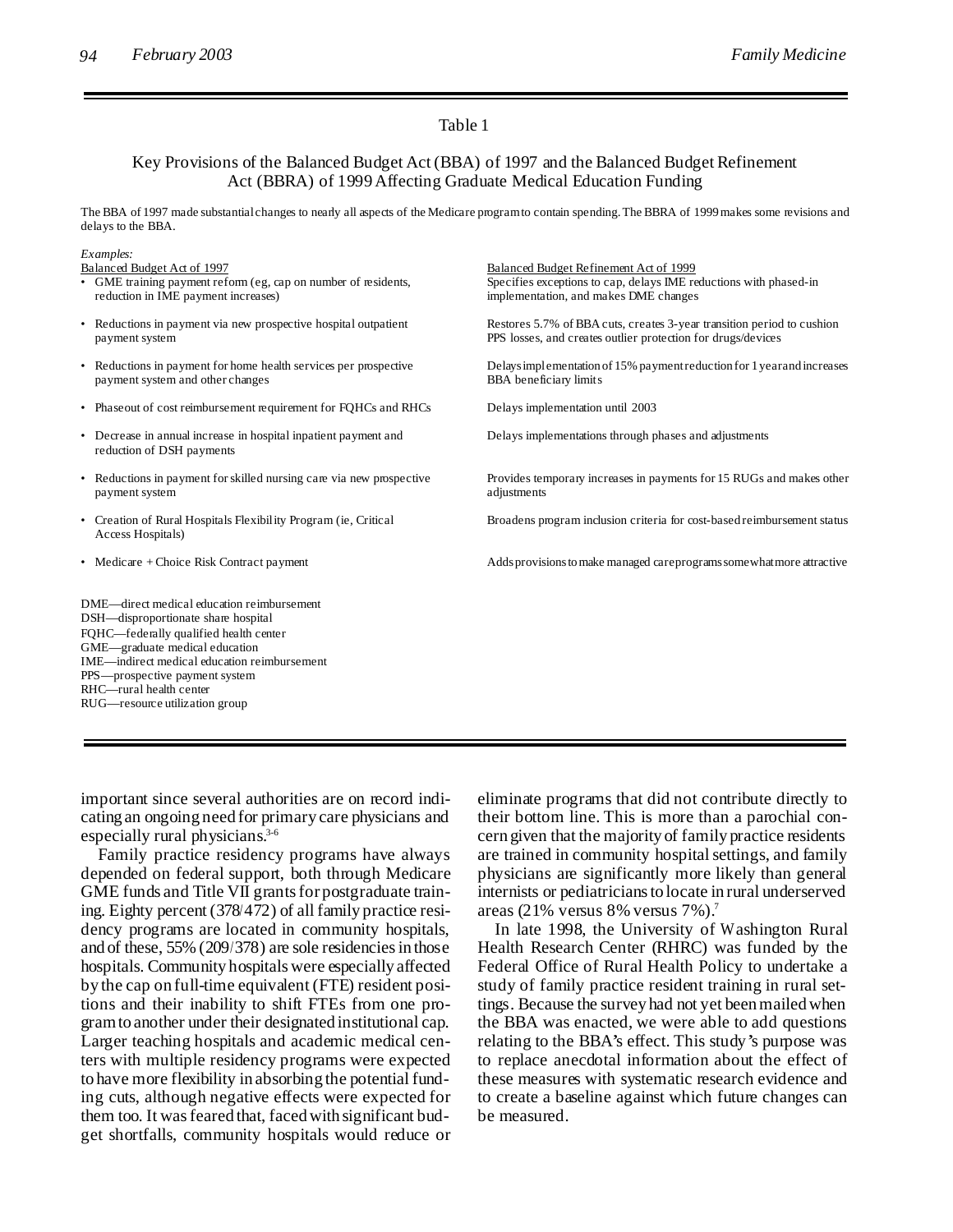#### Methods

#### *Instruments*

We surveyed every family practice residency program in the United States to determine the effect of the BBA changes in Medicare GME funding on family practice residency programs. We developed a 16-item questionnaire for this purpose. The questionnaire was reviewed by the 16 University of Washington-Affiliated Family Practice Residency Network directors and the Project AdvisoryCommittee and modified according to their advice.

Closed-end questions on the questionnaire addressed changes in residency programs, including the number of residents and faculty, program closure, rural training track closure or start-up, and curriculum adjustments. Open-ended questions asked family practice residency directors to comment on the changes in their programs that they attributed to the BBA and the year these changes occurred, 1998–1999 or 1999–2000.

#### *Survey Methods*

Surveys were mailed to the directors of all 478 family practice residency programs listed in the 2000 American Academy ofFamily Physicians(AAFP) *Directory of Family Practice Training Programs.* <sup>8</sup> Two subsequent mailings were sent to nonrespondents, and a regional encouragement network consisting of key contacts through the Association of Family Practice ResidencyDirectors(AFPRD) was activated to ensure the highest possible response rate. The mailings took place during January 2000 to May 2000. The remaining nonresponding programs were contacted personally by one ofthe investigators. In cases wherecritical responses were contradictory or incomplete, the programs were contacted for clarification.

Out of the original 478 programslisted in the directory, two programs had actually closed and combined with a third in the same hospital system (a reduction of two programs and a net reduction in the number of resi-

dents), two had never opened, and two had been approved but had not recruited residents in 1998 and 1999 (n=6). Military programs (n= 13), which do not receive Medicare GME, and programs in Puerto Rico  $(n=6)$  were excluded. There were thus 453 eligible programsin the final sample.

# *Data Coding*

Programs were classified as community based or university

based using the AAFP-designated criteria. <sup>8</sup> Programs that responded that urban-underserved or rural training were "very important"program objectives were classified as having an urban-underserved or rural mission emphasis, respectively.These categories were not mutually exclusive. Using the programs'zip codes, we classified their geographic location by Rural-Urban Commuting Areas (RUCAs)<sup>9</sup> (Web address: www.fammed.washington.edu/wwamirhrc/rucas.htm). This enabled us to divide the programs into urban settings (RUCAs 1.0–3.0, 4.1, 5.1 7.1, 8.1, 10.1), large rural towns(RUCAs 4.0, 5.0, 6.0), and small rural communities (RUCAs 7.0–10.5).

The reported program closures, rural training track (RTT) closures, and startups between 1998 and 2001 were confirmed with the Residency Review Committee for Family Practice (RRC) and the American Board of Family Practice (ABFP). There is no single repository where this information is maintained, and it was necessary to reconcile small differences in which of the years the closures and startups occurred.The RRC only keeps records of program closures for 3 years, after which the data are purged.

### *Data Analysis*

This descriptive study includes nearly all family practice residency programs, making analytical statistics unnecessary.Any differences noted in fact do describe the reality, even though some of the numbers are small.

#### Results

Ninety-six percent of all eligible programs(435/453) responded to the survey. Of these, 402 programs(92%) were located in an urban setting, 28 programsin a large rural town, and fiveprogramsin a small rural community (Table 1). For comparison,93% of all family practice programs(402 respondents plusthe 18 nonrespondents—430/453) are located in urban areas.

Table 2

Training Mission Emphasis by Rural/Urban Location of Parent Program

|                 |               | <b>MISSION EMPHASIS</b> |                       |                       |                |  |  |  |  |  |  |
|-----------------|---------------|-------------------------|-----------------------|-----------------------|----------------|--|--|--|--|--|--|
|                 |               |                         | <b>Both Rural</b>     |                       |                |  |  |  |  |  |  |
| Location        |               |                         | Urban                 | and Urban             |                |  |  |  |  |  |  |
| <i>ofParent</i> | Total         | Rural Very              | Underserved           | <i>Underserved</i>    | <b>Neither</b> |  |  |  |  |  |  |
| $Program*$      | <b>Number</b> | Important               | Very <i>Important</i> | Very <i>Important</i> | Important      |  |  |  |  |  |  |
| Small rural     |               | $5(100\%)$              |                       |                       |                |  |  |  |  |  |  |
| Large rural     | 28            | $(68\%)$<br>19          |                       | $4(14\%)$             | 5(18%)         |  |  |  |  |  |  |
| Urban           | 402           | $(24\%)$<br>96          | 104 (26%)             | 54 (13%)              | 148 (37%)      |  |  |  |  |  |  |
| Total           | 435           | (28%)<br>120            | 104 (24%)             | 58 (13%)              | 153 (35%)      |  |  |  |  |  |  |

\* According to RUCA 9 (Rural-Urban Commuting Areas).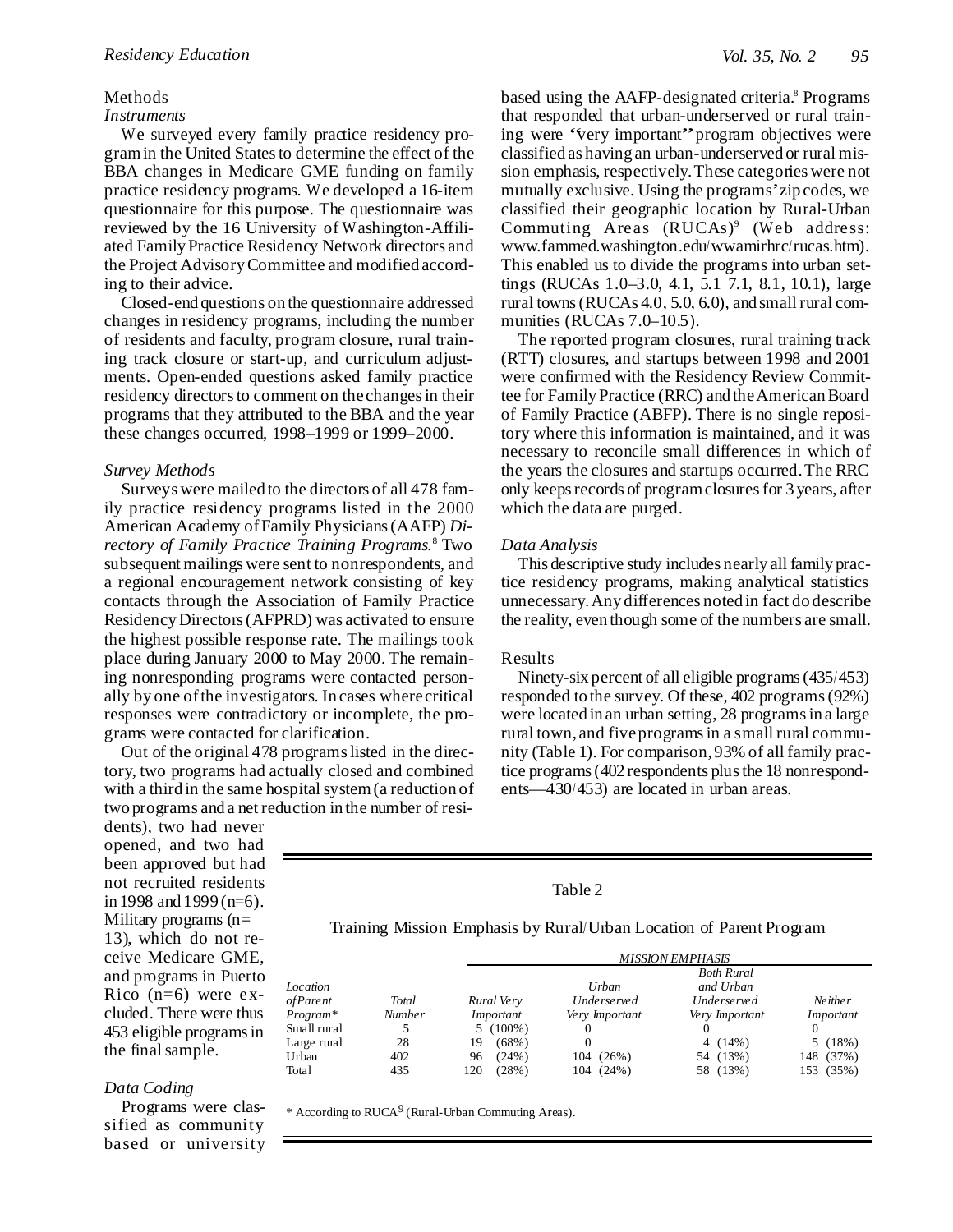# *Program Mission*

The directors of all five programs located in small rural communities reported a rural mission emphasis. The majority (68%) of programs in large rural towns also stated that they had an explicit rural training mission, compared to only 24% of programs in urban settings. However, 65% (282/435) of all respondents reported having either a rural (n=120) or an urbanunderserved (n=104) mission or both (n=58) (Table 2).

# *Residency Size*

A relatively small proportion of programsindicated that they experienced a decrease in the number of residents and faculty as a result of the BBA (Table 3). Twelve percent of programs in urban locations (48/402) and 11% in large rural towns (3/28) experienced an absolute decrease totaling 161 residents(Table 3). Fiftyfour percent of this reduction (87/161) occurred in 24 urban-underserved mission emphasis programs(Table 4).Thenet decrease nationwide, however, was only 82 residents, with 56 coming from these urbanunderserved mission emphasis programs. This represents a 2.5% reduction in the number of first-year family practice residency positions nationally. There was an overall net increase of 51.7 FTE faculty distributed across program settings and mission emphasis.

### *Program Closures and Starts*

Nine programs reported closing in 1998 and 1999 as a result of the BBA. All nine were located in urban settings(Table 3), but five of these were programs with an underserved mission emphasis (Table 4). Four programs had rural training tracks, and directors attributed closure of their rural training track to the BBA. Seven programs reported that they planned to start a rural training track. The RRC and the ABFP identify 11 programs closing in 1998 and 1999, including the nine survey respondents plus the two programs that closed and combined with a third program in the same hospital system. Since completion of the survey, there have been an additional eight confirmed program closures(Table 5).

# *Aftereffects of the BBA*

Fifty-eight programs (13%) reported that they had to implement curriculum adjustments due to the BBA (Tables 3 and 4). Eighty-eight programssupplied written-in comments, with more than 99% having a largely negative and pessimistic tone. Some examples are shown in Table 6.

### Discussion

This national survey shows that contrary to widely held perceptionsin 1998 and 1999, the 1997 BBA did not have a significant negative influence on the number of family practice residents in training. There was a net reduction of only 82 residents(2.5% compared to 1999) in the 2 years immediately following the passage of theBBA, although urban-underserved mission emphasis programs were affected disproportionately. There was also a net increase in the number of faculty in that same time period, but this is most likely attrib-

| Table 3    |  |   |  |   |  |       |  |
|------------|--|---|--|---|--|-------|--|
| $\sqrt{1}$ |  | . |  | ∽ |  | T T 1 |  |

Changes Attributed to the Balanced Budget Act by Program Urban/Rural Location, July 1998 to June 2000

|                          |     | Urban Programs $(n=402)$ |           |                  |              | Large Rural Programs $(n=28)$ |              |              | Small Rural Programs $(n=5)$ |                | Total Programs $(n=435)$ |           |
|--------------------------|-----|--------------------------|-----------|------------------|--------------|-------------------------------|--------------|--------------|------------------------------|----------------|--------------------------|-----------|
| <b>EFFECT</b>            | #   | $\%$                     | $Sum +/-$ | #                | $\%$         | $Sum +/-$                     | #            | $\%$         | $Sum +/-$                    | #              | $\frac{6}{6}$            | $Sum +/-$ |
| Resident changes         |     |                          |           |                  |              |                               |              |              |                              |                |                          |           |
| No change                | 298 | 74                       |           | 24               | 86           |                               | 5            | 100          |                              | 327            | 75                       |           |
| Decrease                 | 48  | 12                       | $-154$    | 3                | 11           | $-7$                          | $\Omega$     | $\Omega$     | $\Omega$                     | 51             | 12                       | $-161$    |
| Increase                 | 16  | $\overline{4}$           | $+79$     | $\Omega$         | $\mathbf{0}$ | $\Omega$                      | $\Omega$     | $\Omega$     | $\overline{0}$               | 16             | 4                        | $+79$     |
| Not reported             | 40  | 10                       |           |                  | 4            |                               | $\Omega$     | $\Omega$     |                              | 41             | 9                        |           |
| Total                    | 402 | 100                      | $-75$     | 28               | 100          | $-7$                          | 5            | 100          | $\theta$                     | 435            | 100                      | $-82$     |
| Faculty changes          |     |                          |           |                  |              |                               |              |              |                              |                |                          |           |
| No change                | 286 | 71                       |           | 18               | 64           |                               | 2            | 40           |                              | 306            | 70                       |           |
| Decrease                 | 43  | 11                       | $-75$     | 3                | 11           | $-4$                          | $\Omega$     | $\Omega$     | $\theta$                     | 46             | 11                       | $-79$     |
| Increase                 | 36  | 9                        | $+119$    | 6                | 21           | $+9$                          | 2            | 40           | $+3$                         | 44             | 10                       | $+133$    |
| Not reported             | 37  | 9                        |           |                  | 4            |                               |              | 20           |                              | 39             | 9                        |           |
| Total                    | 402 | 100                      | $+44$     | 28               | 100          | $+5$                          | 5            | 100          | $+3$                         | 435            | 100                      | $+52$     |
| Program changes          |     |                          |           |                  |              |                               |              |              |                              |                |                          |           |
| Closed program           | 9   |                          |           | $\mathbf{0}$     | $\mathbf{0}$ |                               | $\mathbf{0}$ | $\mathbf{0}$ |                              | 9              | 2.1                      |           |
| Discontinued RTT         | 4   |                          |           | $\mathbf{0}$     | $\mathbf{0}$ |                               | $\mathbf{0}$ | $\mathbf{0}$ |                              | $\overline{4}$ | .9                       |           |
| <b>Implemented RTT</b>   | 7   | 2                        |           | $\boldsymbol{0}$ | $\mathbf{0}$ |                               | $\mathbf{0}$ | $\mathbf{0}$ |                              | $\tau$         | 1.6                      |           |
| Curriculum adjustment    | 55  | 14                       |           | 3                | 11           |                               | $\Omega$     | $\mathbf{0}$ |                              | 58             | 13.3                     |           |
| RTT-rural training track |     |                          |           |                  |              |                               |              |              |                              |                |                          |           |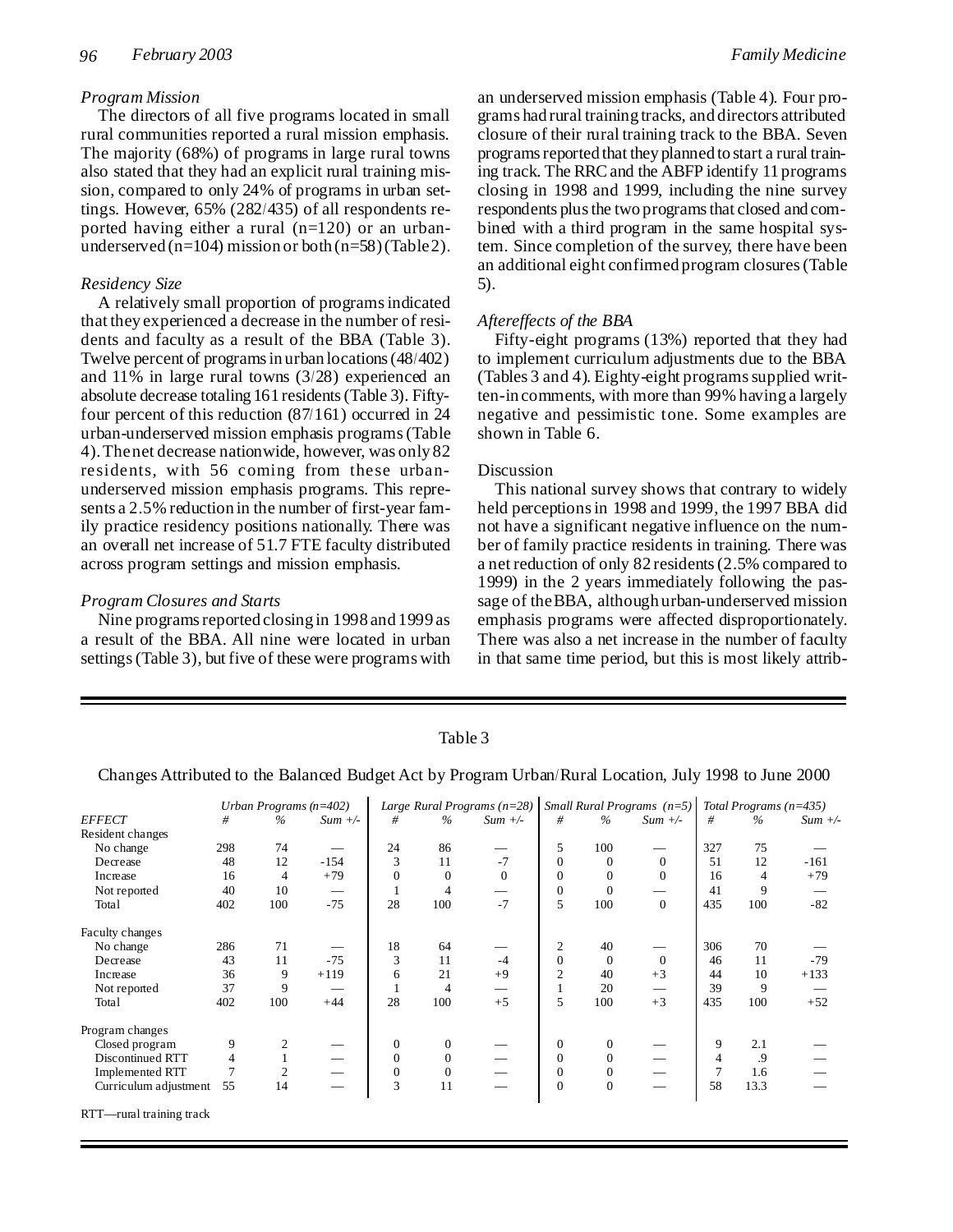# Table 4

# Changes Attributed to the Balanced Budget Act by Program Training Emphasis, July 1998 to June 2000

|                        |          |                | Urban Underserved |                |                |                                |              |                |                               |          |                |                 |     |                       |           |
|------------------------|----------|----------------|-------------------|----------------|----------------|--------------------------------|--------------|----------------|-------------------------------|----------|----------------|-----------------|-----|-----------------------|-----------|
|                        |          | Programs       |                   |                |                | <b>Rural Programs</b>          |              |                | <b>Both Programs</b>          |          |                | Neither Program |     | <b>Total Programs</b> |           |
| <b>EFFECT</b>          | #        | $\frac{0}{0}$  | $Sum +/-$         | #              | $\%$           | $Sum +/-$                      | #            | $\%$           | $Sum +/-$                     | #        | $\%$           | $Sum +/-$       | #   | $\frac{0}{6}$         | $Sum +/-$ |
| Resident changes       |          |                |                   |                |                |                                |              |                |                               |          |                |                 |     |                       |           |
| No change              | 74       | 71             |                   | 96             | 80             | $\overbrace{\phantom{13333}}$  | 43           | 74             | $\hspace{0.05cm}$             | 114      | 81             | $\qquad \qquad$ | 327 | 75                    |           |
| Decrease               | 18       | 17             | $-69$             | 11             | 9              | $-25$                          | 6            | 10             | $-18$                         | 16       | 10             | $-49$           | 51  | 12                    | $-161$    |
| Increase               | 4        | $\overline{4}$ | $+26$             | 3              | 3              | $+31$                          | 3            | 5              | $+5$                          | 6        | $\overline{4}$ | $+17$           | 16  | 4                     | $+79$     |
| Not reported           | 8        | 8              |                   | 10             | 8              | $\overbrace{\hspace{25mm}}^{}$ | 6            | 10             | $\overbrace{\phantom{aaaaa}}$ | 17       | 11             |                 | 41  | 9                     |           |
| Total                  | 104      | 100            | $-43$             | 120            | 100            | $+6$                           | 58           | 100            | $-13$                         | 153      | 100            | $-32$           | 435 | 100                   | $-82$     |
| Faculty changes        |          |                |                   |                |                |                                |              |                |                               |          |                |                 |     |                       |           |
| No change              | 76       | 73             |                   | 87             | 73             | $\overbrace{\phantom{aaaaa}}$  | 36           | 62             |                               | 107      | 70             |                 | 306 | 70                    |           |
| Decrease               | 13       | 13             | $-32.3$           | 9              | 8              | $-10$                          | 8            | 14             | $-11.5$                       | 16       | 10             | $-24.9$         | 46  | 11                    | $-79$     |
| Increase               | 8        | 8              | $+24.5$           | 15             | 13             | $+28.8$                        | 8            | 14             | $+51.4$                       | 13       | 8              | $+26.7$         | 44  | 10                    | $+133$    |
| Not reported           |          |                |                   | 9              | 8              |                                | 6            | 10             |                               | 17       | 11             |                 | 39  | 9                     |           |
| Total                  | 104      | 100            | $-7.8$            | 120            | 100            | $+18.8$                        | 58           | 100            | $+39.9$                       | 153      | 100            | $+3.8$          | 435 | 100                   | $+52$     |
| Program changes        |          |                |                   |                |                |                                |              |                |                               |          |                |                 |     |                       |           |
| Closed program         | 4        |                |                   |                |                |                                | $\mathbf{0}$ | $\theta$       |                               | 4        | 3              |                 | 9   | 2.1                   |           |
| Discontinued RTT       |          |                |                   | $\overline{c}$ | $\overline{2}$ |                                |              | $\overline{c}$ |                               | $\Omega$ | $\Omega$       |                 | 4   | .9                    |           |
| <b>Implemented RTT</b> | $\theta$ | $\Omega$       |                   | 3              | 3              |                                | 3            | 5              |                               |          |                |                 | 7   | 1.6                   |           |
| Curriculum adjustment  | 18       | 17             |                   | 17             | 14             |                                | 5            | 9              |                               | 18       | 12             |                 | 58  | 13.3                  |           |

RTT—rural training track

# Table 5

# Number of Program Closures and New Program Starts, 1988–2001 (Excludes Rural Training Tracks [RTT])\*

|                            |    | Program Closures** | New Program Starts*** |           |  |  |
|----------------------------|----|--------------------|-----------------------|-----------|--|--|
| Year                       |    | Mean/Year          | #                     | Mean/Year |  |  |
| 1988-1997                  | 30 | 3.0                | 135                   | 13.5      |  |  |
| $1998 - 2001$ <sup>§</sup> | 19 | 4.8                | 22                    | 5.5       |  |  |

- Between 1998 and 2001, there were four RTT closures and 10 new RTT starts.
- Data source: Accreditation Council for Graduate Medical Education Residency Review Committee for Family Practice (RRC) and the American Board of Family Practice
- \*\*\* Data source:AmericanAcademyof Family Physicians Robert Graham Center—refers to year of RRC action
- § 1998—Three program closures and 16 new program starts 1999—Eight program closures and six new program starts 2000—Two program closures and 0 new program starts 2001—Six program closures and 0 new program starts

#### Table 6

# Comments From Respondents About Effects of the Balanced Budget Act (BBA)

- "We eliminated our rural family practice rotation."
- "Had to eliminate continuity clinic in rural area due to lack of support from hospital."
- "Limited rotations awayfrom the primary hospital to maximize resident FTE counts."
- "BBA blocked our plan to go from a 12- to 18-resident program."
- "Budget reductions decreased available funds for faculty to attend conferences."
- "Much more time dedicated to faculty documentation than teaching residents."
- "Had to discontinue community physician preceptors for compliance reasons."
- "Almost lost the entire residency. To survive went from two training sites to one, reduced faculty from 11 to seven, and reduced resident number from 18 to 12."

Only one response had a somewhat positive tone:

• Faculty are participating more in outpatient precepting and in personal lecture time."

FTE—full-time equivalent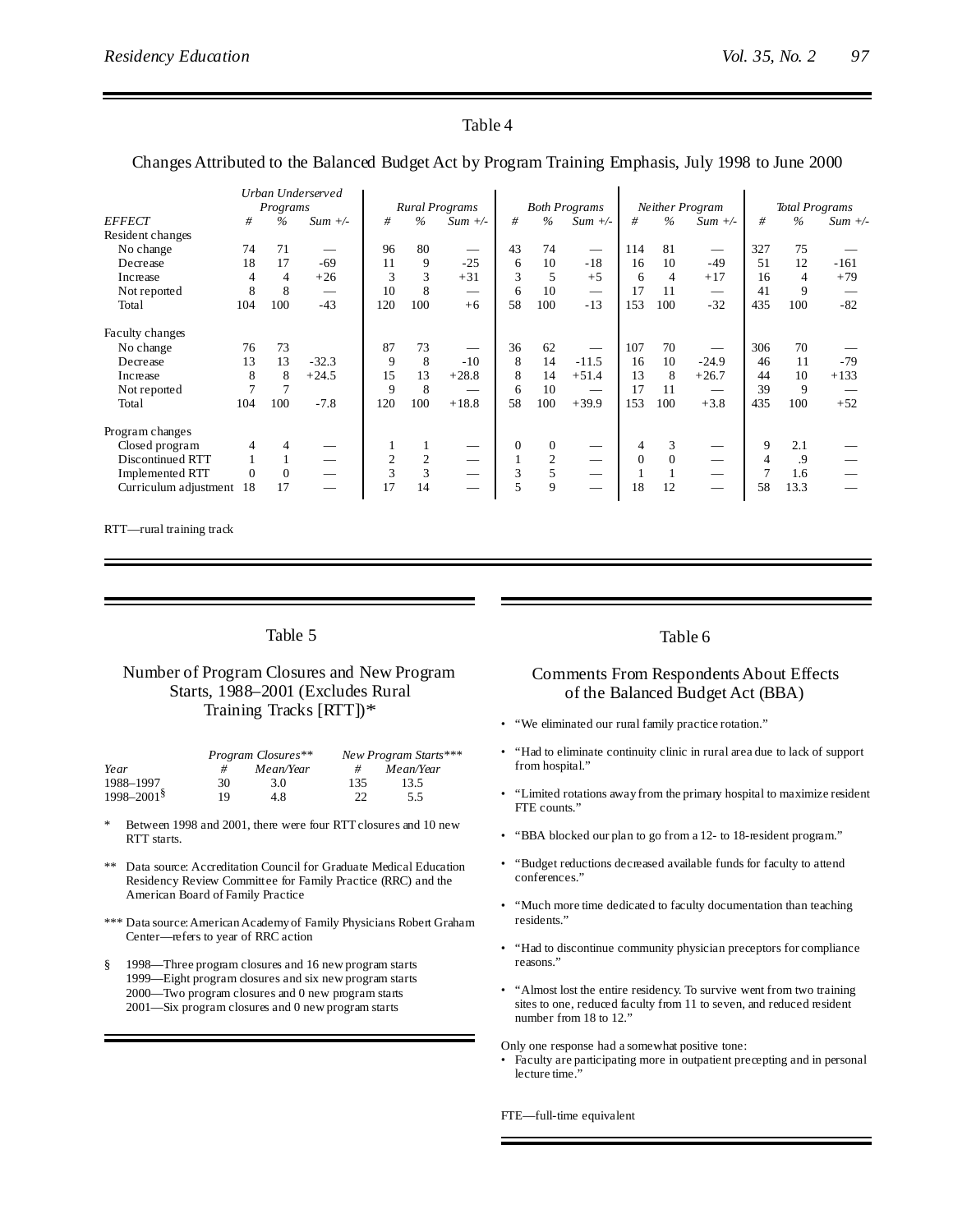uted to some newprogramsstill adding faculty and established programs needing morefaculty to meet clinical service obligations. The 96% response rate makes these data highly representative.

As a result of the growth of managed care in the 1990s and the documented need for moreprimary care physicians, the number of family practice residency programs increased by 22% (381 to 465) between 1988 and 1997 and the number of residents by  $45\%$  (7,279 to 10,531).<sup>10</sup> Concomitant with this rapid growth, there were also program closures. The pace of program closures after the 1997 BBA, however, appearsto be accelerating and increased froman average of 3.0 per year between 1988 and 1997 to 4.8 per year between 1998 and 2001 (Table 4).Out of 19 program closuresrecorded after 1997, 15 occurred in community hospital-based family practice residencies. In 1999, there were more program closures than new programs starting (eight versus six), which is the first time this had happened in the previous 2 decades. There were no new program starts in both 2000 and 2001, which is also a first. Although it is difficult to be absolutely sure about the true causes for these closures, the survey did ask program directors to note changes that they attributed to the BBA.

What is to be made of these findings? The immediate consequence of the BBA of 1997 appears to have beenmuch less negative than initially feared by teaching hospitals and the advocates for primary care physician training. One might argue that government funding decisions are not a major factor in influencing the viability of primary care training programs. However, the increasing rate of family practice programclosures in the past 4 yearsis worrisome and needsto be closely monitored. The residency directors surveyed in this study predicted further closures of residencies in the years to come as community hospitals struggle with decreasing revenues, making it more difficult to maintain family practice training programs despite the fact that the BBRA of 1999 mitigated some of the more concerning provisions of the BBA. An added concerning factor is the persistent and growing trend of US medical school graduates to choose specialty careers, making it harder to fill family practice residency positions with US medical school graduates. In 1996, only 75% of family practice positions offered in the Match were filled with US seniors, and this figure has decreased every year since 1996 to 50% in 2001. 11

The decline in both student interest and new program starts in family practice is certainly affected by other contemporaneous factors as the health care system evolves. The retreat from managed care, the decline in hospital-supported primary care networks, and a push for open access to specialist care and technical procedures all contribute to diminishing the attractiveness of family practice as a career choice for US seniors.

Why is this important?The declining interest of US graduatesin family practice istroubling because it portends a potential crisisin health care delivery similar to the mid-1960s, with once again growing physician specialty and geographic maldistribution. Specialty-trained physicians are much lesslikely to locate in rural areas, especially the smaller or more remote towns.<sup>12</sup> Family physicians are more likely to locate in rural underserved areas than any other primary care specialty. <sup>13</sup> An everincreasing proportion of specialty-trained physicians will likely drive up the costs in the provision of health care. 14-18 A critical factor in controlling costs is continuing to strive for a better balance between specialty and generalist physicians.

What should be done? Access to health care and controlling health care costs must continue to be an important focus of government policy. Care must be exercised that the very training programs that are the most needed to address both these problems are not damaged by changes in government support for graduate medical education. The effects of current and future government policy changes need to be monitored by ongoing studies such as this one. The AAFP, through the Robert Graham Center for Health Policy, could identify counterparts in the American College of Physicians and the American Academy of Pediatrics to establish a consolidated database tomonitor program closures and other changes. More should be done to establish linkages to citizen groups advocating for access to health care on behalf of vulnerable and underserved populations.

We enter the new millennium with a great deal of uncertainty surrounding the future of the health care delivery system in the UnitedStates. It behooves advocates for access to high-quality, cost-effective medical care for all Americans to be vigilant regarding government policies that could affect GME funding and reimbursement for primary care physician services, unintentionally or otherwise. Further funding changes are inevitable, and proactive steps need to be taken now to be able to monitor the effects of such changes and respond in a timely fashion.

*Acknowledgments:* The University of Washington Rural Health Research Center, the Robert Graham Center for Policy Studies in Family Practice and PrimaryCare, the Association of Family Practice Residency Directors, the AmericanAcademy of Family Physicians (AAFP), and the Federal Office of Rural Health Policy collaborated to conduct this study. We would like to acknowledge the contributions of the members of the Project Advisory Committee: John Anderson (Cle Elum, Wash), Robert Bowman (Omaha), Frank Calico (Federal Office of Rural Health Policy [FORHP], Washington, DC), Roxanne Fahrenwald (Billings, Mont), Roland Goertz (Waco,Tex),LarryGreen(AAFPRobertGrahamCenter,Washington,DC), Jeff Human (Washington, DC), Wayne Myers (FORHP, Washington, DC), and Perry Pugno (AAFP, Leawood, Kan). We also appreciate the time and effortof the 435familypracticeresidencyprogramdirectorswhoresponded to the survey.